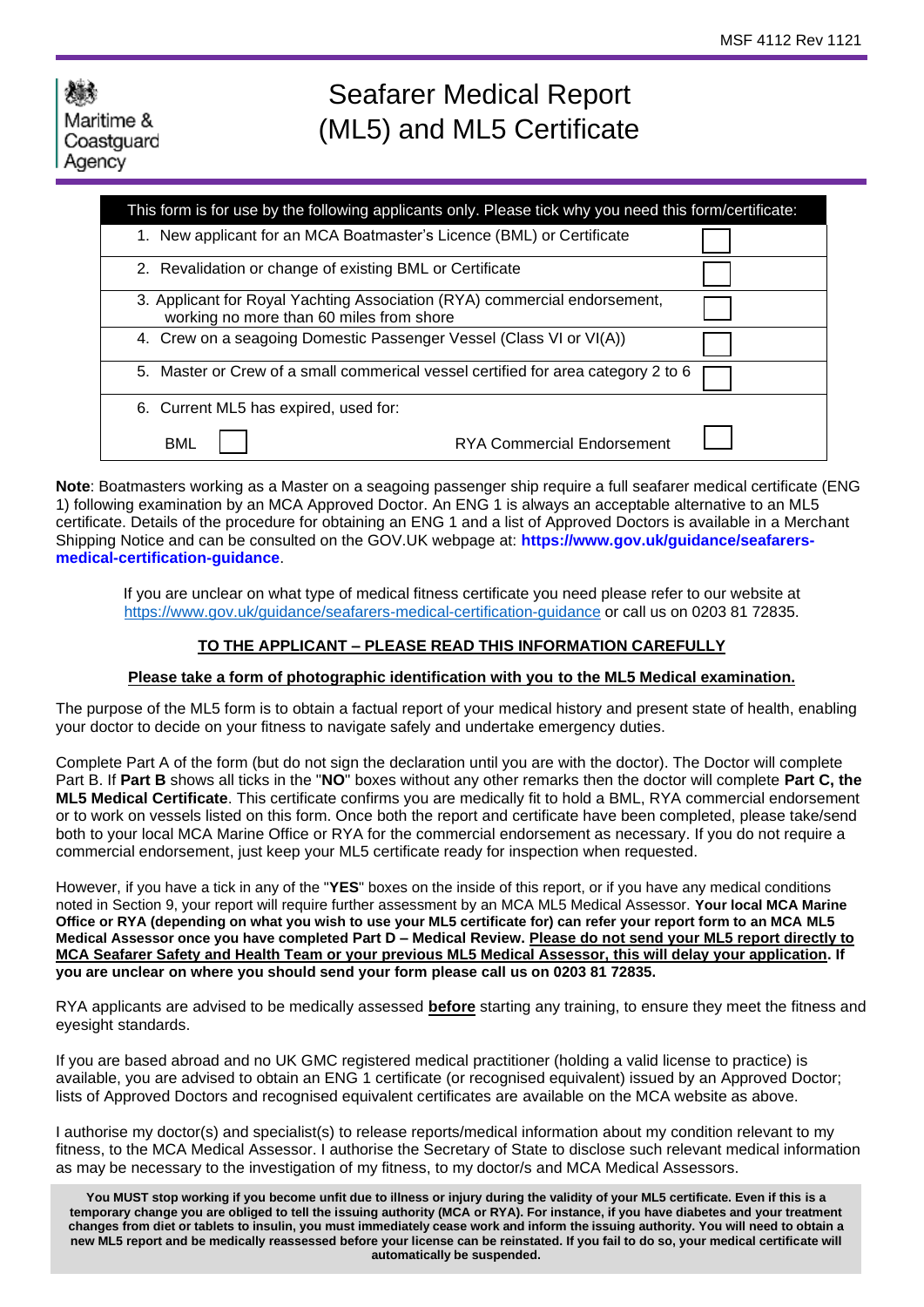|                                                                           | <u>FANI A – FENOVINAL DE I AILO</u>                                                                                    |                           |  |
|---------------------------------------------------------------------------|------------------------------------------------------------------------------------------------------------------------|---------------------------|--|
| Surname<br>Home<br>Address                                                |                                                                                                                        | Forename(s)               |  |
| Gender                                                                    |                                                                                                                        | Postcode<br>Date of Birth |  |
|                                                                           | Male / Female (*delete as applicable)                                                                                  |                           |  |
| Telephone<br>Number                                                       |                                                                                                                        | Nationality               |  |
| Mobile                                                                    |                                                                                                                        | Email                     |  |
| Number                                                                    |                                                                                                                        | address                   |  |
| Date of first BML/RYA endorsement or last revalidation<br>(if applicable) |                                                                                                                        |                           |  |
|                                                                           | Have you had an ML5 referral or restriction before? (if<br>yes please provide issues & expiry dates and restriction/s) |                           |  |

#### **YOU MUST SIGN THIS DECLARATION WHEN YOU ARE WITH THE DOCTOR WHO WILL BE FILLING IN PART B OF THIS FORM**

I declare that I have checked the details given on the enclosed form and that, to the best of my knowledge and belief, they are correct. I understand that it is a criminal offence if I make a false declaration to obtain certification and can lead to prosecution. I have read the notes on the reverse of the certificate (page 12).

Signature of Applicant Date

PART A – PERSONAL DETAILS

#### NOTES FOR THE DOCTOR – Please read this information carefully

As the Doctor you must sign and date the declaration on page 8 when you and/or the Optician has completed the report. **Only qualified medical practitioners fully registered and holding a valid UK Licence to Practice with the General Medical Council are permitted to complete this form. Please ensure that you confirm the applicant's identity before examination. We have advised the applicant of the need to produce photographic identification.**

**Vision Assessment:** Only complete the vision assessment if you are able to fully and accurately complete **all** the questions. If you are unable to do this, you must advise the applicant of this and advise them to arrange to have this part of the assessment completed by an optician or optometrist.

**Medical Report:** This medical report and certificate is required for applicants who intend to work on commercially operated boats including passenger boats, either on inland waters or **at sea up to 60 miles from shore**. Therefore, in completing the form, please be aware of the applicant's work environment and responsibilities.

#### **Routine duties could include: Emergency duties could include:**

- navigating the boat safely rescuing persons from the water
- safely berthing and unberthing the boat tackling a fire
- helping passengers on and off the boat provision of first aid
- 
- 

- 
- 
- moving and lifting objects up to 30kg carrying out an evacuation of the boat
- operating winches and handling ropes climbing in and out of a liferaft at sea
- climbing access ladders

Be aware that the safety of fare paying passengers may depend on the fitness of the applicant to operate the vessel in adverse sea and weather conditions. They need also to be capable of responding reliably and effectively to emergencies such as breakdown, collision or capsize that call for physical and mental resilience. The applicant should therefore not be subject to any increased likelihood of sudden incapacity that could prevent them returning the boat safely to its moorings.

You should establish the nature of the duties undertaken, as these may vary from work on calm inland waterways to the open sea. The vessel may have a number of crew members or the applicant may be the sole competent person on whom the safety of passengers depends.

You must examine the applicant fully and complete sections  $1 - 10$  of the medical assessment. Please obtain details of the applicant's medical history when you complete the report.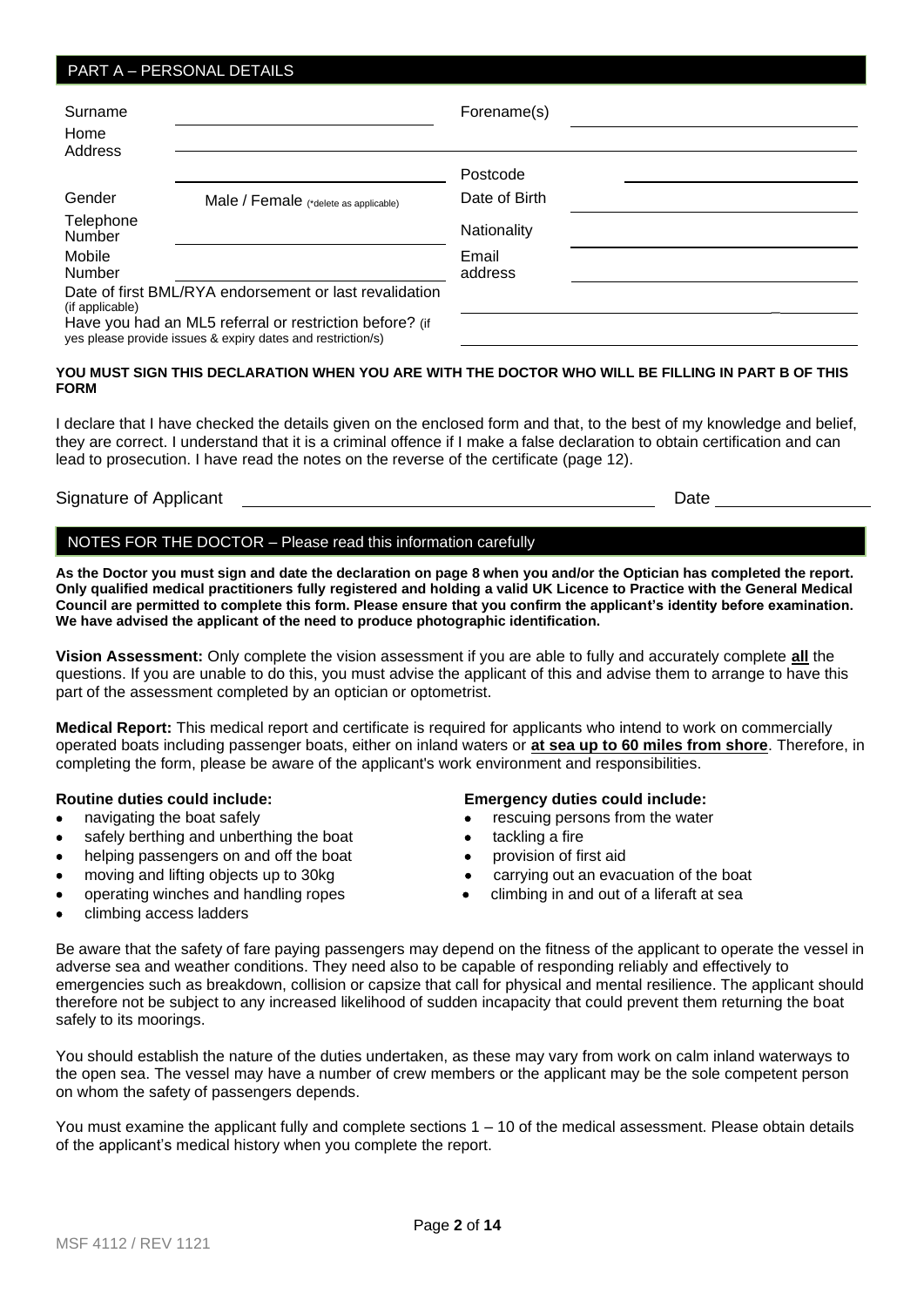#### **IF HAVING COMPLETED THE FOLLOWING REPORT THERE ARE NO TICKS IN A "YES" BOX AGAINST ANY OF THE QUESTIONS, AND YOU HAVE NO OTHER MEDICAL CONCERNS, PLEASE COMPLETE THE CERTIFICATE PROFORMA AT PART C AND RETAIN A COPY FOR VERIFICATION PURPOSES. OTHERWISE PLEASE LEAVE THE CERTIFICATE BLANK.**

**Once you have completed the report please return both the report and certificate (if you have issued one) to the seafarer.** If any medical concerns are indicated on the form, you may be contacted in due course by an MCA Medical Assessor.

#### **If you have any questions regarding the completion of this medical report please contact us on 0203 81 72835 or by email at** [seafarer.s&h@mcga.gov.uk](mailto:seafarer.s%26h@mcga.gov.uk)

| PART B - MEDICAL REPORT                                                                                                                                                                                                                                                      |            |           |  |
|------------------------------------------------------------------------------------------------------------------------------------------------------------------------------------------------------------------------------------------------------------------------------|------------|-----------|--|
| Section 1 - Cardiac                                                                                                                                                                                                                                                          |            |           |  |
| <b>Coronary Heart Disease</b><br>a) Is the applicant having attacks of angina of effort, or receiving<br>continuous treatment to prevent angina from manifesting itself?                                                                                                     | <b>YES</b> | ΝO        |  |
| b) Has the applicant had myocardial infarction, unstable angina, or<br>undergone coronary artery bypass surgery or coronary angioplasty?                                                                                                                                     | <b>YES</b> | NO        |  |
| If $YES$ – please answer the following:                                                                                                                                                                                                                                      |            |           |  |
| i) What was the nature of the event?<br><u>and the contract of the contract of the contract of the contract of the contract of the contract of the contract of the contract of the contract of the contract of the contract of the contract of the contract of the contr</u> |            |           |  |
|                                                                                                                                                                                                                                                                              |            |           |  |
|                                                                                                                                                                                                                                                                              |            |           |  |
| iv) Give details of any continuing symptoms / clinical signs of heart disease ________________________________                                                                                                                                                               |            |           |  |
| <b>Arrhythmias</b>                                                                                                                                                                                                                                                           |            |           |  |
| c) Has the applicant uncontrolled complete heart block?                                                                                                                                                                                                                      | <b>YES</b> | <b>NO</b> |  |
| d) Has a cardiac pacemaker been implanted?<br>If YES, when did the applicant last attend a pacemaker clinic?<br>M                                                                                                                                                            | <b>YES</b> | ΝO        |  |
| e) Has a cardioverter / defibrillator device been implanted?                                                                                                                                                                                                                 | YES        | <b>NO</b> |  |
| f) Is there currently a serious or disabling disturbance of cardiac rhythm, such<br>as atrial fibrillation?                                                                                                                                                                  | YES        | <b>NO</b> |  |
| g) Is the applicant in need of medication to prevent paroxysmal arrhythmia?<br><b>Other</b>                                                                                                                                                                                  | <b>YES</b> | <b>NO</b> |  |
| h) Is there evidence of serious congenital heart disease requiring continuing<br>consultant cardiological review?                                                                                                                                                            | YES        | NO        |  |
| i) Is there any history or evidence of heart failure or cardiomyopathy?                                                                                                                                                                                                      | <b>YES</b> | <b>NO</b> |  |
| j) Has the applicant undergone heart transplant or heart / lung transplant therapy?                                                                                                                                                                                          | <b>YES</b> | <b>NO</b> |  |
| k) Has the applicant evidence of an aortic aneurysm that has not been successfully<br>treated by surgery?                                                                                                                                                                    | <b>YES</b> | <b>NO</b> |  |
| I) Is today's resting systolic blood pressure 170mm Hg or greater?                                                                                                                                                                                                           | <b>YES</b> | <b>NO</b> |  |
| m) Is today's resting diastolic blood pressure 100mm Hg or greater?                                                                                                                                                                                                          | <b>YES</b> | <b>NO</b> |  |
| n) Is there any history of stroke?                                                                                                                                                                                                                                           | <b>YES</b> | <b>NO</b> |  |
| o) Is there any history of Deep Vein Thrombosis?                                                                                                                                                                                                                             | <b>YES</b> | <b>NO</b> |  |
|                                                                                                                                                                                                                                                                              |            |           |  |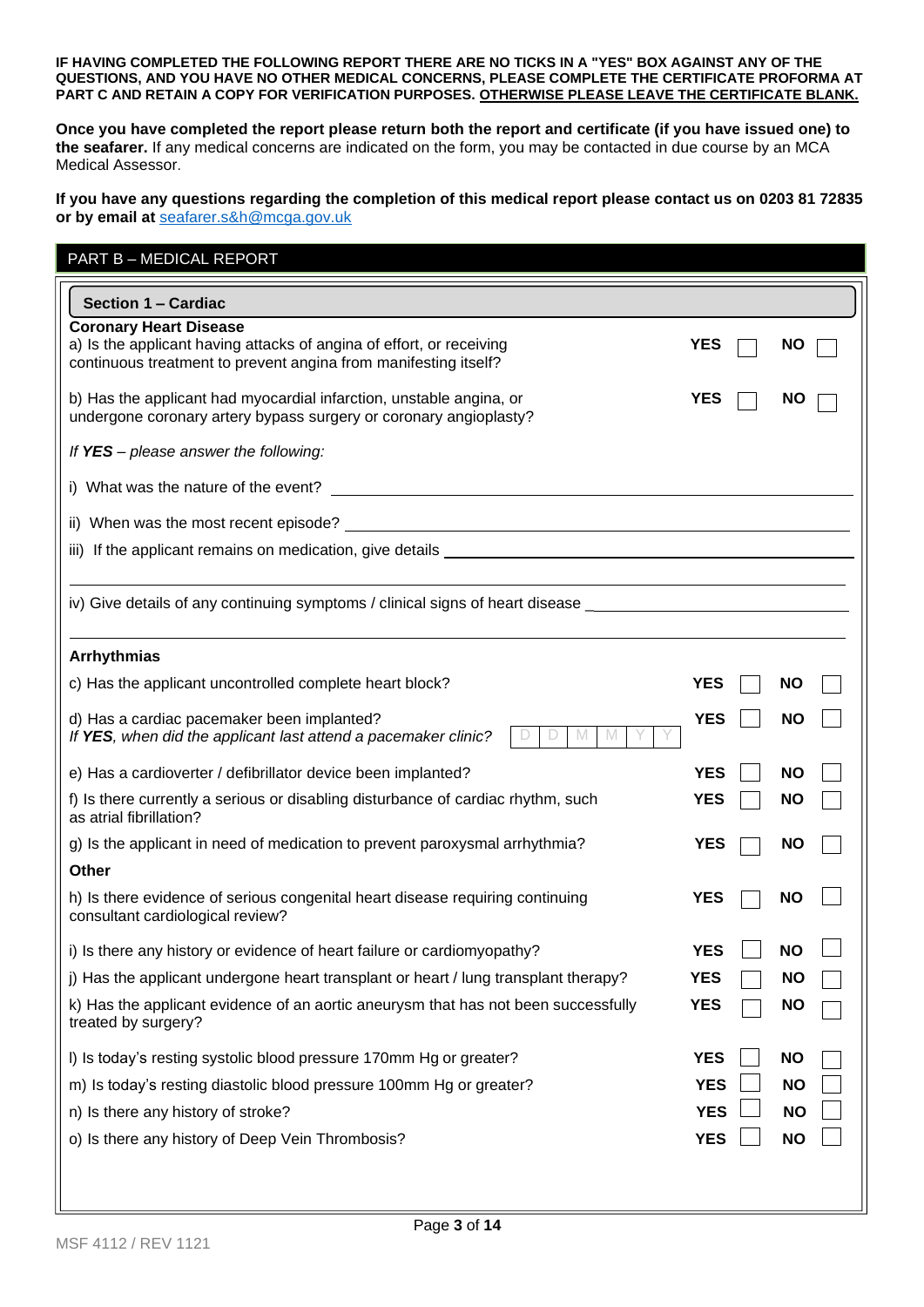| Section 2 - Endocrine and Metabolic                                                                                                                                                                                                          |                          |           |
|----------------------------------------------------------------------------------------------------------------------------------------------------------------------------------------------------------------------------------------------|--------------------------|-----------|
| Does the applicant have any of the following?:                                                                                                                                                                                               |                          |           |
|                                                                                                                                                                                                                                              |                          |           |
| i) Endocrine disease (thyroid, adrenal including Addison's disease, pituitary, ovaries, testes)<br>ii) Diabetes - non insulin, treated by diet alone                                                                                         | <b>YES</b><br><b>YES</b> | <b>NO</b> |
|                                                                                                                                                                                                                                              |                          | <b>NO</b> |
| iii) Diabetes – non insulin, treated by oral medication                                                                                                                                                                                      | <b>YES</b>               | <b>NO</b> |
| iv) Diabetes - insulin using                                                                                                                                                                                                                 | <b>YES</b>               | <b>NO</b> |
| v) Obesity - BMI over 35                                                                                                                                                                                                                     | <b>YES</b>               | <b>NO</b> |
| Please write BMI here (including BMIs of under 35) ___                                                                                                                                                                                       |                          |           |
| <b>Section 3 - Nervous System</b>                                                                                                                                                                                                            |                          |           |
| a) Has the applicant had any form of epileptic attack?                                                                                                                                                                                       | <b>YES</b>               | <b>NO</b> |
| i) If YES, please give details of last attack _                                                                                                                                                                                              |                          |           |
| ii) Is the applicant still being treated?                                                                                                                                                                                                    | <b>YES</b>               | <b>NO</b> |
| M<br>iii) If NO, please give the date when treatment ceased                                                                                                                                                                                  |                          |           |
| b) Is there a history of blackout or impaired consciousness within the last 5 years?<br>If YES, please give dates and details in Section 9.                                                                                                  | <b>YES</b>               | <b>NO</b> |
| c) Does the applicant have narcolepsy/cataplexy or any obstructive sleep apnoea?<br>If YES, please give dates and details in Section 9                                                                                                       | <b>YES</b>               | <b>NO</b> |
| d) Is there a history of, or evidence of any of the conditions listed 1-8 below?<br>If YES, please give dates and details in Section 9.                                                                                                      |                          |           |
| $(1)$ TIA                                                                                                                                                                                                                                    | <b>YES</b>               | <b>NO</b> |
| (2) Sudden and disabling dizziness/vertigo within the last year with a liability to recur                                                                                                                                                    | <b>YES</b>               | <b>NO</b> |
| (3) Subarachnoid haemorrhage                                                                                                                                                                                                                 | <b>YES</b>               | <b>NO</b> |
| (4) Serious head injury within the last 10 years                                                                                                                                                                                             | <b>YES</b>               | <b>NO</b> |
| (5) Brain tumour, either benign or malignant, primary or secondary                                                                                                                                                                           | <b>YES</b>               | <b>NO</b> |
| (6) Other brain surgery                                                                                                                                                                                                                      | <b>YES</b>               | <b>NO</b> |
| (7) Chronic neurological disorders e.g. Parkinson's disease, Multiple Sclerosis                                                                                                                                                              | <b>YES</b>               | <b>NO</b> |
| (8) Dementia or cognitive impairment                                                                                                                                                                                                         | <b>YES</b>               | <b>NO</b> |
| <b>Section 4 - Psychiatric Illness</b>                                                                                                                                                                                                       |                          |           |
| a) Is there a history of, or evidence of any of the conditions listed in 1-6 below?                                                                                                                                                          |                          |           |
|                                                                                                                                                                                                                                              |                          |           |
| If YES, please give details including date(s), prognosis, period of stability and details of medication, dosage and<br>any side effects in Section 9. N.B. If applicant remains under specialist care ensure details are given in Section 9. |                          |           |
| (1) A psychotic illness in the past 5 years                                                                                                                                                                                                  | <b>YES</b>               | <b>NO</b> |
| (2) A neurotic illness (anxiety/depression) in the past 5 years                                                                                                                                                                              | <b>YES</b>               | <b>NO</b> |
| (3) Persistent alcohol misuse in the past 12 months                                                                                                                                                                                          | <b>YES</b>               | <b>NO</b> |
| (4) Alcohol dependency in the past 3 years                                                                                                                                                                                                   | <b>YES</b>               | <b>NO</b> |
| (5) Persistent drug misuse in the past 12 months                                                                                                                                                                                             | <b>YES</b>               | <b>NO</b> |
| (6) Drug dependency in the past 3 years                                                                                                                                                                                                      | <b>YES</b>               | <b>NO</b> |
| (7) Disorder of personality (clinically recognised)                                                                                                                                                                                          | <b>YES</b>               | <b>NO</b> |
| (8) Any other mental health and cognitive disorders                                                                                                                                                                                          | <b>YES</b>               | <b>NO</b> |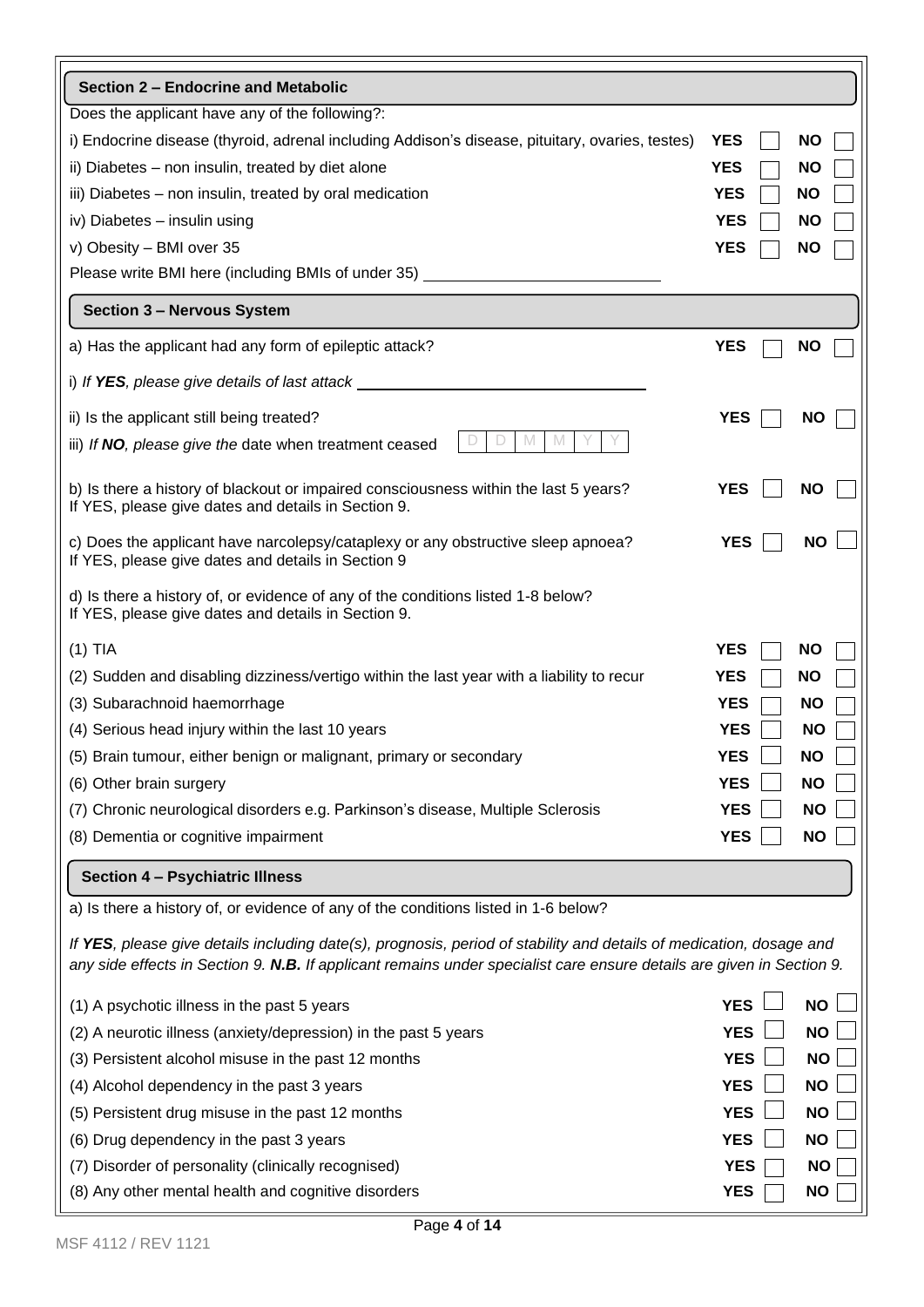| <b>Section 5 - Sensory</b>                                                                                                                                                                                                                                                                                                                                                                                                                                                                                                          |                                                                          |                                                                                 |        |                                         |            |                                                |  |  |  |
|-------------------------------------------------------------------------------------------------------------------------------------------------------------------------------------------------------------------------------------------------------------------------------------------------------------------------------------------------------------------------------------------------------------------------------------------------------------------------------------------------------------------------------------|--------------------------------------------------------------------------|---------------------------------------------------------------------------------|--------|-----------------------------------------|------------|------------------------------------------------|--|--|--|
| <b>Vision Assessment</b>                                                                                                                                                                                                                                                                                                                                                                                                                                                                                                            |                                                                          |                                                                                 |        |                                         |            |                                                |  |  |  |
|                                                                                                                                                                                                                                                                                                                                                                                                                                                                                                                                     | To be completed by a doctor or optician/optometrist                      |                                                                                 |        |                                         |            |                                                |  |  |  |
| <b>Seafarer's Details</b>                                                                                                                                                                                                                                                                                                                                                                                                                                                                                                           |                                                                          |                                                                                 |        |                                         |            |                                                |  |  |  |
| Surname:                                                                                                                                                                                                                                                                                                                                                                                                                                                                                                                            |                                                                          | Forename(s): <u>containing</u>                                                  |        |                                         |            |                                                |  |  |  |
|                                                                                                                                                                                                                                                                                                                                                                                                                                                                                                                                     |                                                                          | <b>Photo ID Checked:</b> (please tick to confirm you have checked the photo ID) |        |                                         |            |                                                |  |  |  |
| The purpose of the vision test is to ensure that the seafarer is able to reach the minimum standards of acuity and their colour<br>vision shows no red/green deficiency. Colour vision should be tested using either 24 or 38 Ishihara plates. If the applicant fails<br>on the first attempt, please retest once, does not pass on retest, then to be considered as a fail.<br>Applicants who fail the Ishihara colour plate test may take this report to one of the MCA CAD test centres as listed in MIN 564,<br>for a CAD test. |                                                                          |                                                                                 |        |                                         |            |                                                |  |  |  |
| 24 PLATE TEST: 2 errors or fewer - PASS                                                                                                                                                                                                                                                                                                                                                                                                                                                                                             |                                                                          |                                                                                 |        | 38 PLATE TEST: 3 errors or fewer - PASS |            |                                                |  |  |  |
|                                                                                                                                                                                                                                                                                                                                                                                                                                                                                                                                     | 5 errors or more $-$ <b>FAIL</b>                                         |                                                                                 |        | 6 errors or more $-$ FAIL               |            |                                                |  |  |  |
|                                                                                                                                                                                                                                                                                                                                                                                                                                                                                                                                     | 3 or 4 errors<br>$-$ RETEST                                              |                                                                                 |        | 4 or 5 errors                           | $-$ RETEST |                                                |  |  |  |
| a) Did the applicant fail the Ishihara colour plate test<br>When testing, please ensure that aids to colour vision are not being worn.                                                                                                                                                                                                                                                                                                                                                                                              |                                                                          |                                                                                 |        | <b>YES</b>                              |            | <b>NO</b>                                      |  |  |  |
| b) Does the applicant lack the ability to read 6/6 on the Snellen chart at 6 metres distance<br><b>YES</b><br>NΟ<br>in at least one eye with glasses or contact lenses if worn? Testing should be done on each<br>eye separately.                                                                                                                                                                                                                                                                                                   |                                                                          |                                                                                 |        |                                         |            |                                                |  |  |  |
| c) Does the applicant lack the ability to read 6/60 with at least one eye without any visual<br>aid? Testing should be done on each eye separately.                                                                                                                                                                                                                                                                                                                                                                                 |                                                                          |                                                                                 |        | YES                                     |            | <b>NO</b>                                      |  |  |  |
|                                                                                                                                                                                                                                                                                                                                                                                                                                                                                                                                     | For all applicants record the visual acuity of each eye                  |                                                                                 |        |                                         |            |                                                |  |  |  |
|                                                                                                                                                                                                                                                                                                                                                                                                                                                                                                                                     |                                                                          |                                                                                 |        |                                         |            | <b>Uncorrected</b><br>Corrected (if necessary) |  |  |  |
| <b>Right</b>                                                                                                                                                                                                                                                                                                                                                                                                                                                                                                                        | Left                                                                     | <b>Right</b>                                                                    |        | Left                                    |            |                                                |  |  |  |
| 6/                                                                                                                                                                                                                                                                                                                                                                                                                                                                                                                                  | 6/                                                                       | 6/                                                                              |        |                                         |            |                                                |  |  |  |
|                                                                                                                                                                                                                                                                                                                                                                                                                                                                                                                                     |                                                                          |                                                                                 |        | 6/                                      |            |                                                |  |  |  |
| If YES, please give details in Section 9.                                                                                                                                                                                                                                                                                                                                                                                                                                                                                           | d) Has the applicant any defects in their field of vision in either eye? |                                                                                 |        | <b>YES</b>                              |            | <b>NO</b>                                      |  |  |  |
| e) Is there evidence of any progressive disease in either eye?<br>If YES, please give details in Section 9.                                                                                                                                                                                                                                                                                                                                                                                                                         |                                                                          |                                                                                 |        | <b>YES</b>                              |            | NO                                             |  |  |  |
| f) Does the applicant have any other eye condition which could limit vision, either now or<br>within the next 5 years? If YES, please give details in Section 9.                                                                                                                                                                                                                                                                                                                                                                    |                                                                          |                                                                                 |        | <b>YES</b>                              |            | NO.                                            |  |  |  |
| You must sign and date this section.<br>Name of examining Doctor/optician (print)                                                                                                                                                                                                                                                                                                                                                                                                                                                   |                                                                          |                                                                                 | Stamp: | Doctor/Optometrist/Optician             |            |                                                |  |  |  |
| Signature of examining Doctor/optician                                                                                                                                                                                                                                                                                                                                                                                                                                                                                              |                                                                          |                                                                                 |        |                                         |            |                                                |  |  |  |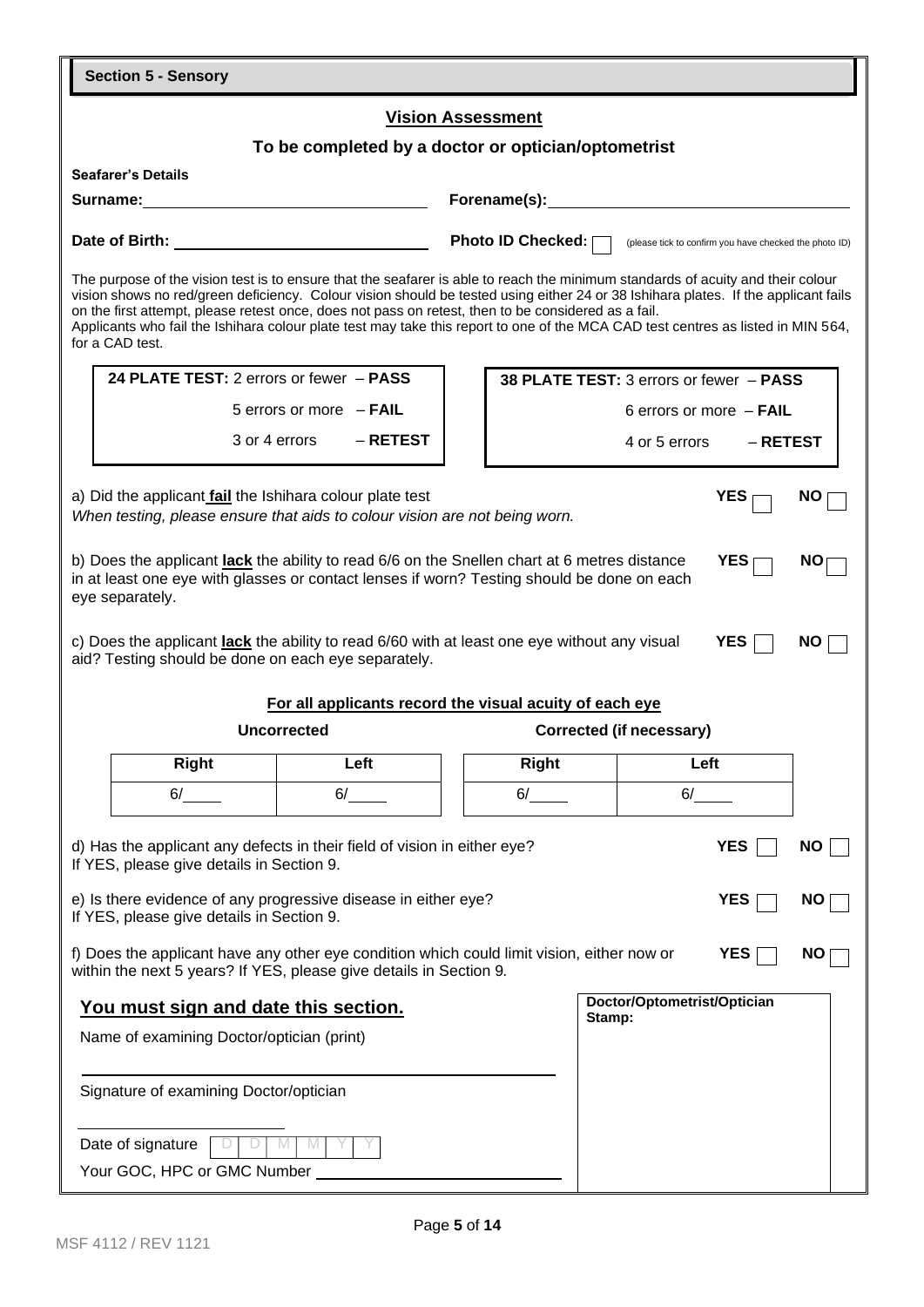| Section 5 - Sensory (continued)<br>g) Is there deafness that significantly impairs communication by radio or telephone?                            |                                                                                                                                                                    |                                                                                                    |            | NO        |  |
|----------------------------------------------------------------------------------------------------------------------------------------------------|--------------------------------------------------------------------------------------------------------------------------------------------------------------------|----------------------------------------------------------------------------------------------------|------------|-----------|--|
| Section 6 - Malignant Disease                                                                                                                      |                                                                                                                                                                    |                                                                                                    |            |           |  |
| to undertake duties in the foreseeable future?                                                                                                     |                                                                                                                                                                    | a) Does the applicant have any malignant disease likely to impair physical or mental fitness       | <b>YES</b> | <b>NO</b> |  |
|                                                                                                                                                    | b) Is there a history of bronchogenic carcinoma or any other malignant tumour (e.g.<br>malignant melanoma) with a significant liability to metastasise cerebrally? |                                                                                                    | <b>YES</b> | NO        |  |
| of dissemination - in Section 9.                                                                                                                   |                                                                                                                                                                    | If YES, please give details including date(s), diagnosis and whether there is current evidence     |            |           |  |
| Section 7 - Musculoskeletal Limitations                                                                                                            |                                                                                                                                                                    |                                                                                                    |            |           |  |
|                                                                                                                                                    | Height (m)                                                                                                                                                         | Weight (kg)                                                                                        |            |           |  |
|                                                                                                                                                    |                                                                                                                                                                    |                                                                                                    |            |           |  |
|                                                                                                                                                    | a) Does the applicant lack the strength and flexibility needed to:                                                                                                 |                                                                                                    |            |           |  |
|                                                                                                                                                    | i) perform their normal duties such as mooring and lock operations?                                                                                                |                                                                                                    | <b>YES</b> | NΟ        |  |
| the vessel in an emergency?                                                                                                                        | ii) physically assist other people who have fallen overboard or who need to evacuate                                                                               |                                                                                                    | <b>YES</b> | <b>NO</b> |  |
| b) If the applicant works at sea, do they lack strength and flexibility to get in and out of a<br>moving life raft? Leave blank if not applicable. |                                                                                                                                                                    |                                                                                                    |            | NO        |  |
|                                                                                                                                                    | to areas of the vessel with limited space? If YES please give details in Section 9.                                                                                | c) Is the applicant's build likely to interfere with the activities listed above or prevent access | <b>YES</b> | NO        |  |
| d) Is there currently any disability of the spine, limbs or hands likely to limit duties or safety<br>procedures while working?                    |                                                                                                                                                                    |                                                                                                    | <b>YES</b> | <b>NO</b> |  |
|                                                                                                                                                    | e) Has the applicant had a knee/hip replacement or other limb prosthesis?                                                                                          |                                                                                                    | <b>YES</b> | <b>NO</b> |  |
| passengers (if applicable)?                                                                                                                        | f) Does the applicant lack sufficient fitness to be responsible for the safety of fare paying                                                                      |                                                                                                    | <b>YES</b> | <b>NO</b> |  |
| <b>Section 8 - Respiratory System</b>                                                                                                              |                                                                                                                                                                    |                                                                                                    |            |           |  |
|                                                                                                                                                    | a) Is there a history of, or evidence of any of the following:                                                                                                     |                                                                                                    |            |           |  |
| i) Sinusitis/Nasal Obstruction                                                                                                                     |                                                                                                                                                                    |                                                                                                    | <b>YES</b> | <b>NO</b> |  |
| ii) Chronic Bronchitis and/or Emphysema                                                                                                            |                                                                                                                                                                    |                                                                                                    | <b>YES</b> | <b>NO</b> |  |
| iii) Pneumothorax                                                                                                                                  | <b>YES</b>                                                                                                                                                         | <b>NO</b>                                                                                          |            |           |  |
|                                                                                                                                                    |                                                                                                                                                                    |                                                                                                    |            |           |  |
| Please continue to the next page >                                                                                                                 |                                                                                                                                                                    |                                                                                                    |            |           |  |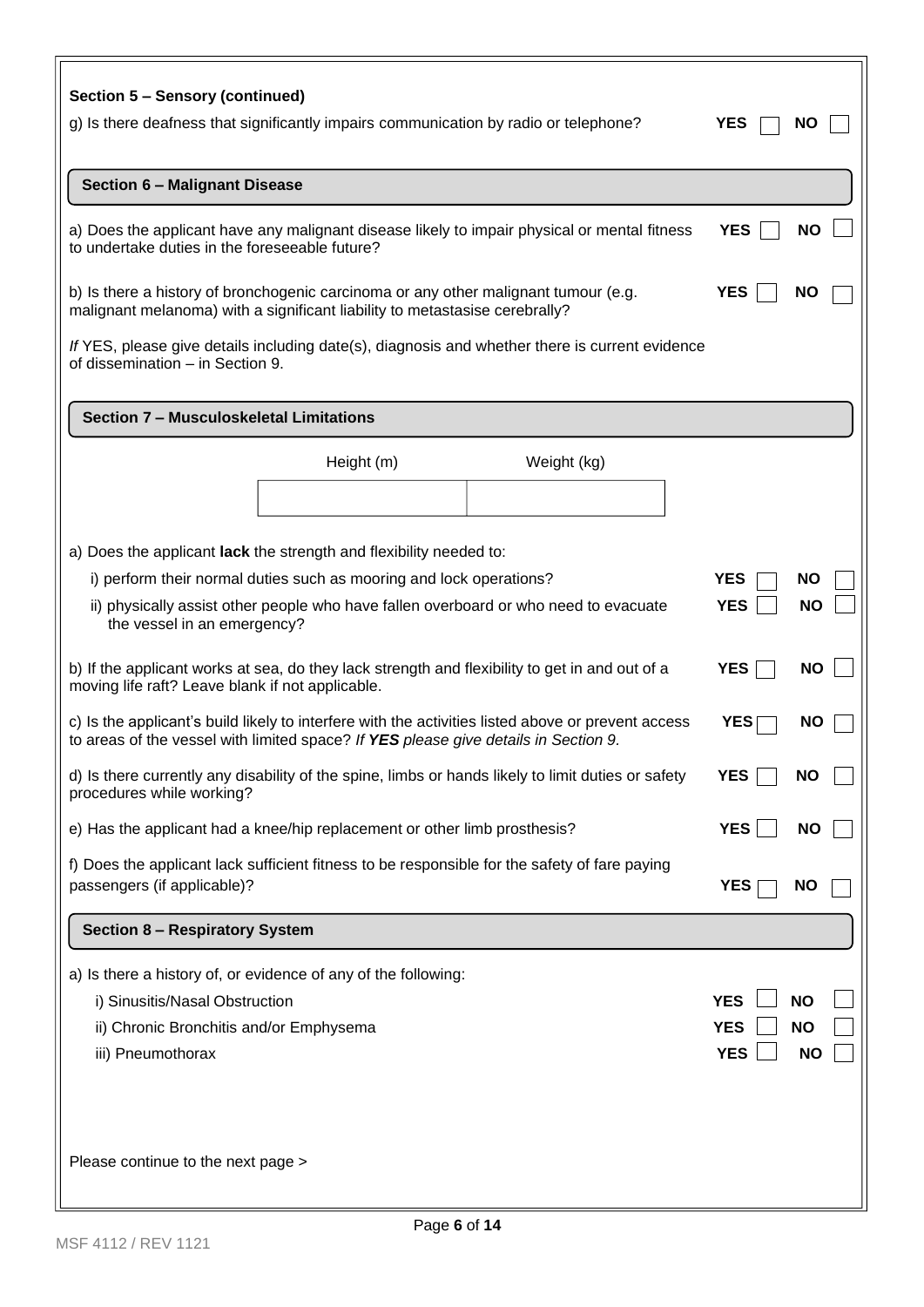#### **Section 8 – Respiratory System (continued)**

#### **8 a) iv) Asthma**

#### **Please ensure you read the MCA asthma definitions below before answering the questions.**

**Mild asthma** – frequent episodes of wheezing requiring use of beta agonist inhaler or the introduction of a corticosteroid inhaler. Regular use of a preventer inhaler may effectively eliminate symptoms and the need for more than occasional use of a rapid acting bronchodilator reliever inhaler.

**Exercise or cold induced asthma** – episodes of wheezing and breathlessness provoked by exertion especially or cold. Episodes may be effectively controlled by either long-term preventer inhalers, short term reliever inhalers used prior to or during exercise or by oral medication.

**Moderate asthma** – frequent episodes of wheezing despite regular use of inhaled steroid (or steroid/long acting beta agonist) treatment requiring continued use of frequent beta agonist inhaler treatment, or the addition of other medication, occasional requirement for oral steroids.

**Severe asthma** – frequent episodes of wheeze and breathlessness, frequent hospitalisation, frequent use of oral steroid treatment.

#### **Does the applicant have:**

*If the answer is YES to any of the below, please provide details in section 9.*

| a) History of severe childhood asthma with any symptoms at all present during | YES $\Box$ NO |
|-------------------------------------------------------------------------------|---------------|
| the last five years?                                                          |               |

- b) Exercise or cold induced asthma? **YES NO**
- c) Mild asthma that requires treatment with bronchodilator reliever inhalers (either **YES** | NO alone or to supplement regular use of preventer inhalers) on more than two days a month?
- d) Moderate or severe asthma as an adult? **YES NO**
- e) Any hospital admissions over the last three years (due to asthma), or had oral steroid **YES NO** treatment for asthma during the last three years?

Please continue to the next page leaving the space below blank >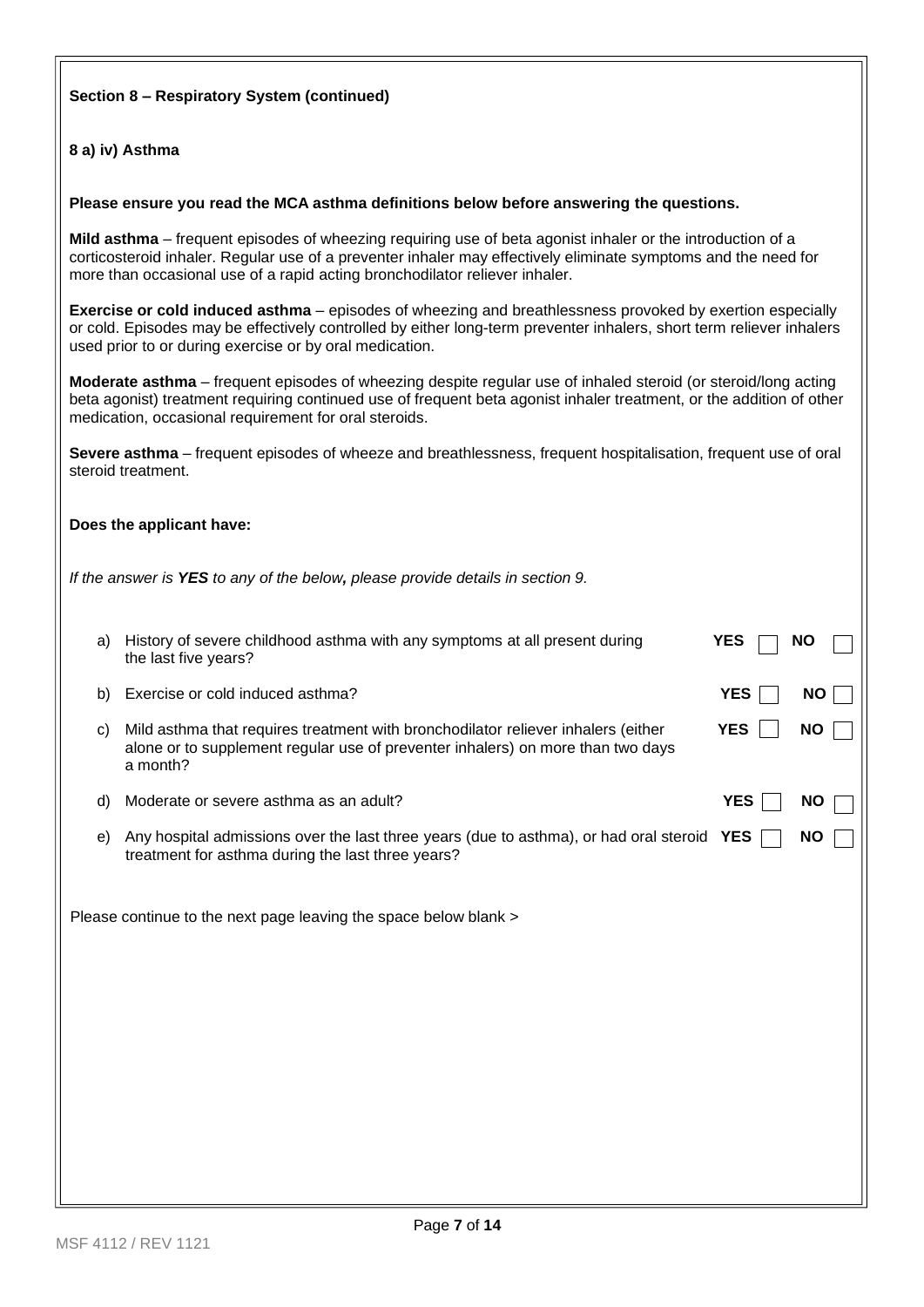#### **Section 9 – Other Medical Conditions/Additional Information**

If you have ticked **YES** to any of the above questions or have written in the boxes below and so are not able to issue a certificate, this form will be referred to one of the MCA's Medical Assessors.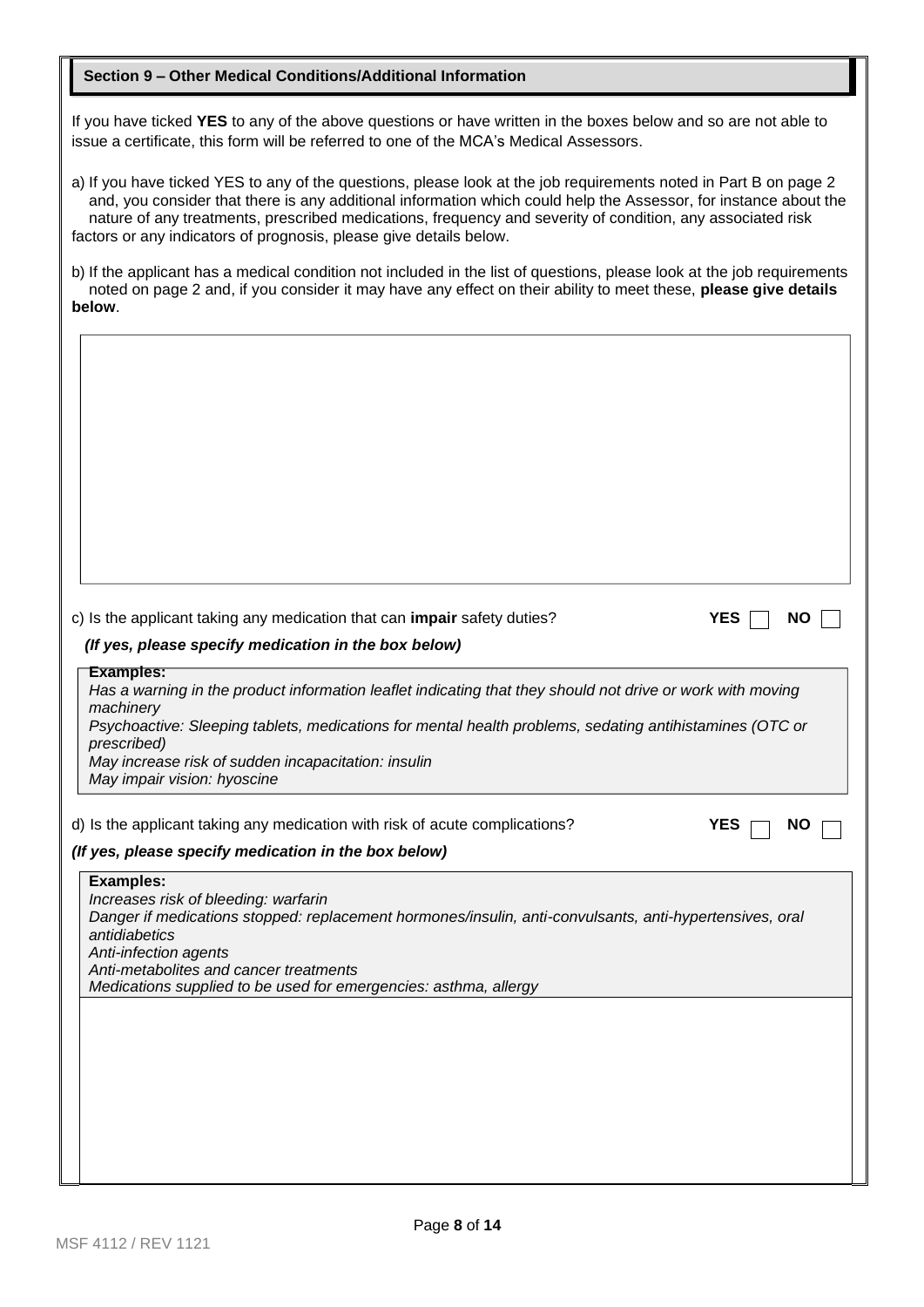| Section 10 - Declaration by Examining Doctor                                                                                                                                                                                      |                |  |  |
|-----------------------------------------------------------------------------------------------------------------------------------------------------------------------------------------------------------------------------------|----------------|--|--|
| I certify that I am fully registered and hold a valid Licence to Practice with the UK General Medical Council, I have<br>examined the applicant named in PART A and that my findings are recorded above in PART B of this report. |                |  |  |
| Please tick a, b or c as appropriate.                                                                                                                                                                                             |                |  |  |
| a) There are no ticks in any "YES" box and I have completed the ML5 certificate proforma at PART C<br>and retained a copy.                                                                                                        |                |  |  |
| b) There are ticks in "YES" boxes in Section $1 - 8$ , so I have not issued the ML5 certificate.                                                                                                                                  |                |  |  |
| c) There is any other significant medical condition detailed in Section 9, so I have not issued the ML5<br>certificate                                                                                                            |                |  |  |
| Date of Examination<br>D<br>D<br>M<br>M<br>Y                                                                                                                                                                                      | OFFICIAL STAMP |  |  |
| <b>GMC Number</b>                                                                                                                                                                                                                 |                |  |  |
| Signature of                                                                                                                                                                                                                      |                |  |  |
| <b>Examining Medical</b>                                                                                                                                                                                                          |                |  |  |
| Practitioner                                                                                                                                                                                                                      |                |  |  |
| Name (print)                                                                                                                                                                                                                      |                |  |  |
| Address (print)                                                                                                                                                                                                                   |                |  |  |
| <b>Telephone Number</b>                                                                                                                                                                                                           |                |  |  |
| Are you the applicant's General Practitioner?<br><b>YES</b>                                                                                                                                                                       | NO.            |  |  |
| Usual Medical Practitioner or Medical Advisor (if different from above)                                                                                                                                                           |                |  |  |
| Full name                                                                                                                                                                                                                         |                |  |  |
| Address<br><u> 1989 - Johann Harry Harry Harry Harry Harry Harry Harry Harry Harry Harry Harry Harry Harry Harry Harry Harry</u>                                                                                                  |                |  |  |
| County                                                                                                                                                                                                                            |                |  |  |
| Postcode                                                                                                                                                                                                                          |                |  |  |
|                                                                                                                                                                                                                                   |                |  |  |
|                                                                                                                                                                                                                                   |                |  |  |
| PART C - ML5 Certificate                                                                                                                                                                                                          |                |  |  |
| Notes for the completion of Part C                                                                                                                                                                                                |                |  |  |
| If you have not ticked any "YES" box in Part B of this form and have not made comments in Section 9,<br>1.<br>please complete the following certificate proforma at Part C, OTHERWISE IT SHOULD BE LEFT                           |                |  |  |
| <b>BLANK.</b>                                                                                                                                                                                                                     |                |  |  |
| A copy of the certificate should be retained by the Doctor for verification purposes.<br>2.                                                                                                                                       |                |  |  |
|                                                                                                                                                                                                                                   |                |  |  |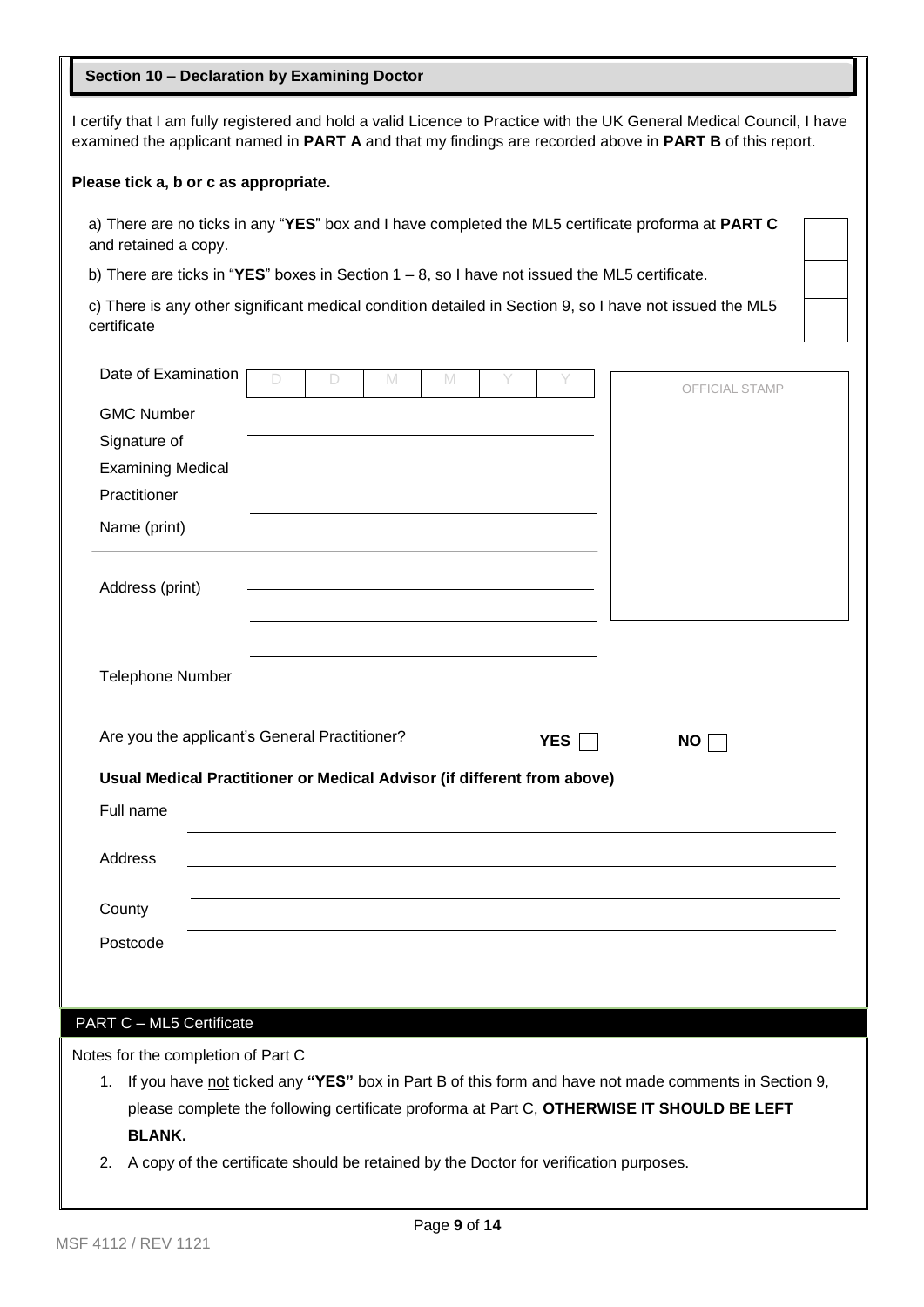**This page is left intentionally blank**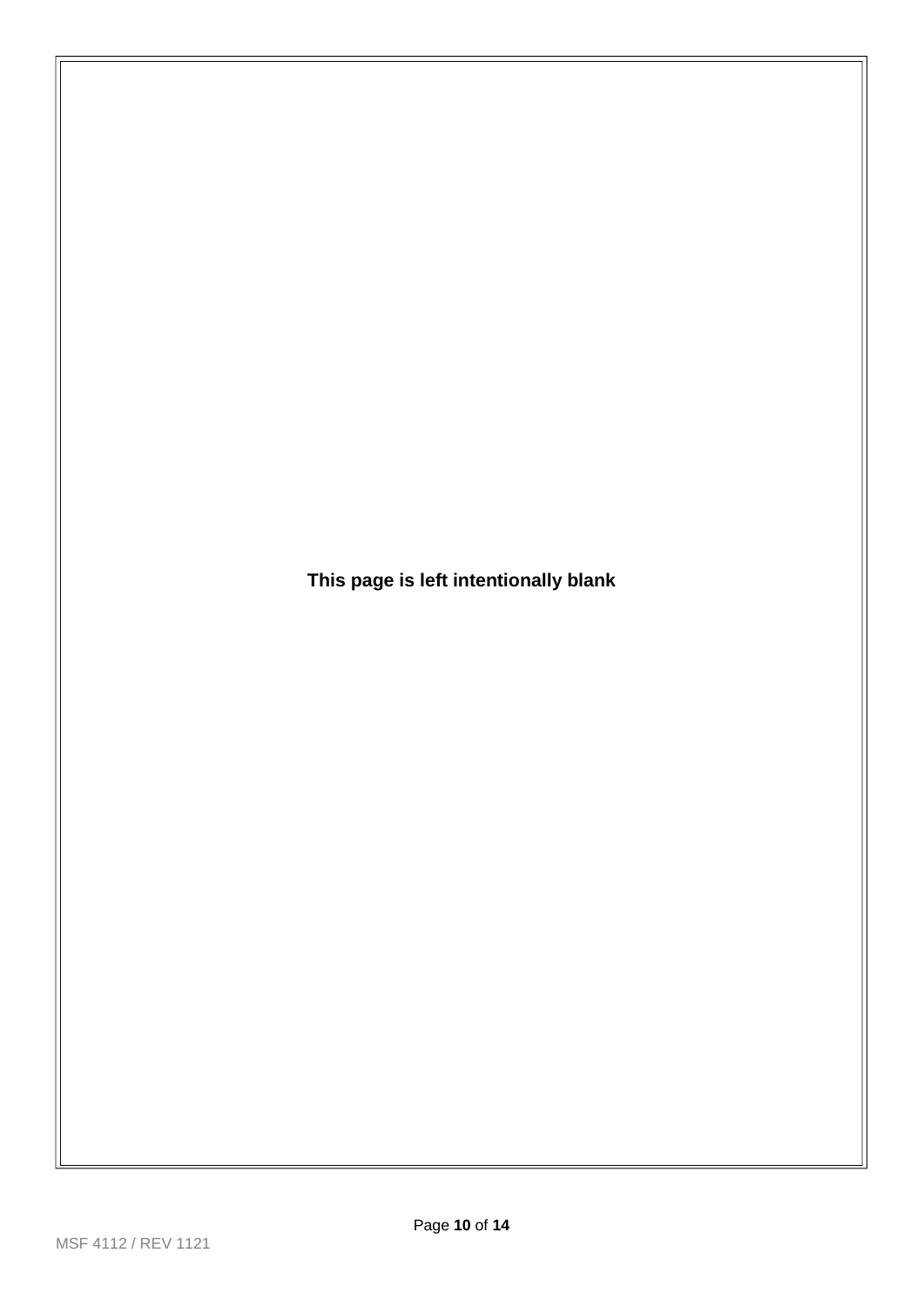|                            | <b>ML5 CERTIFICATE OF FITNESS</b>                                                                                                                                                                                                                                                          |                        |  |
|----------------------------|--------------------------------------------------------------------------------------------------------------------------------------------------------------------------------------------------------------------------------------------------------------------------------------------|------------------------|--|
| Maritime &                 | based on the                                                                                                                                                                                                                                                                               |                        |  |
| Coastguard<br>Agency       | <b>MARITIME AND COASTGUARD AGENCY ML5 REPORT</b>                                                                                                                                                                                                                                           |                        |  |
| This is to certify that:   |                                                                                                                                                                                                                                                                                            |                        |  |
|                            |                                                                                                                                                                                                                                                                                            |                        |  |
|                            |                                                                                                                                                                                                                                                                                            |                        |  |
|                            |                                                                                                                                                                                                                                                                                            |                        |  |
|                            |                                                                                                                                                                                                                                                                                            |                        |  |
|                            |                                                                                                                                                                                                                                                                                            |                        |  |
| Post Code                  | ,我们也不会有什么。""我们的人,我们也不会有什么?""我们的人,我们也不会有什么?""我们的人,我们也不会有什么?""我们的人,我们也不会有什么?""我们的人                                                                                                                                                                                                           |                        |  |
|                            | <u> 1989 - Andrea Stadt Britain, fransk politik (f. 1989)</u>                                                                                                                                                                                                                              |                        |  |
|                            | has been assessed by me for medical fitness in accordance with the criteria specified by the Maritime and<br>Coastguard Agency (MCA) in the ML5 form and all assessment ticks are in the "NO" Box (right hand column). I<br>have not included any comments affecting fitness in Section 9. |                        |  |
|                            | A practical test of capability for current duties has not been carried out.                                                                                                                                                                                                                |                        |  |
|                            |                                                                                                                                                                                                                                                                                            | Doctors Official Stamp |  |
| Signed (Medical            |                                                                                                                                                                                                                                                                                            |                        |  |
|                            |                                                                                                                                                                                                                                                                                            |                        |  |
|                            |                                                                                                                                                                                                                                                                                            |                        |  |
|                            |                                                                                                                                                                                                                                                                                            |                        |  |
|                            | <u> 1989 - Johann Barn, amerikansk politiker (d. 1989)</u>                                                                                                                                                                                                                                 |                        |  |
|                            | Postcode<br>This certificate is valid until*                                                                                                                                                                                                                                               |                        |  |
|                            |                                                                                                                                                                                                                                                                                            |                        |  |
|                            | MMYY<br>D<br>*maximum 5 years from date of issue or 65th birthday, whichever comes soonest. 1 year for those over 65 years of age                                                                                                                                                          |                        |  |
|                            | Date issued________________________GMC Registration Number ______________________                                                                                                                                                                                                          |                        |  |
|                            |                                                                                                                                                                                                                                                                                            |                        |  |
| Name of RYA / MO           |                                                                                                                                                                                                                                                                                            |                        |  |
| <b>Endorsing Officer**</b> |                                                                                                                                                                                                                                                                                            | RYA or MO Stamp        |  |
|                            | ** Endorsement is only required for those applying for a BML or RYA<br>endorsement                                                                                                                                                                                                         |                        |  |
|                            |                                                                                                                                                                                                                                                                                            |                        |  |
|                            |                                                                                                                                                                                                                                                                                            |                        |  |
|                            |                                                                                                                                                                                                                                                                                            |                        |  |
|                            |                                                                                                                                                                                                                                                                                            |                        |  |
|                            |                                                                                                                                                                                                                                                                                            |                        |  |
|                            |                                                                                                                                                                                                                                                                                            |                        |  |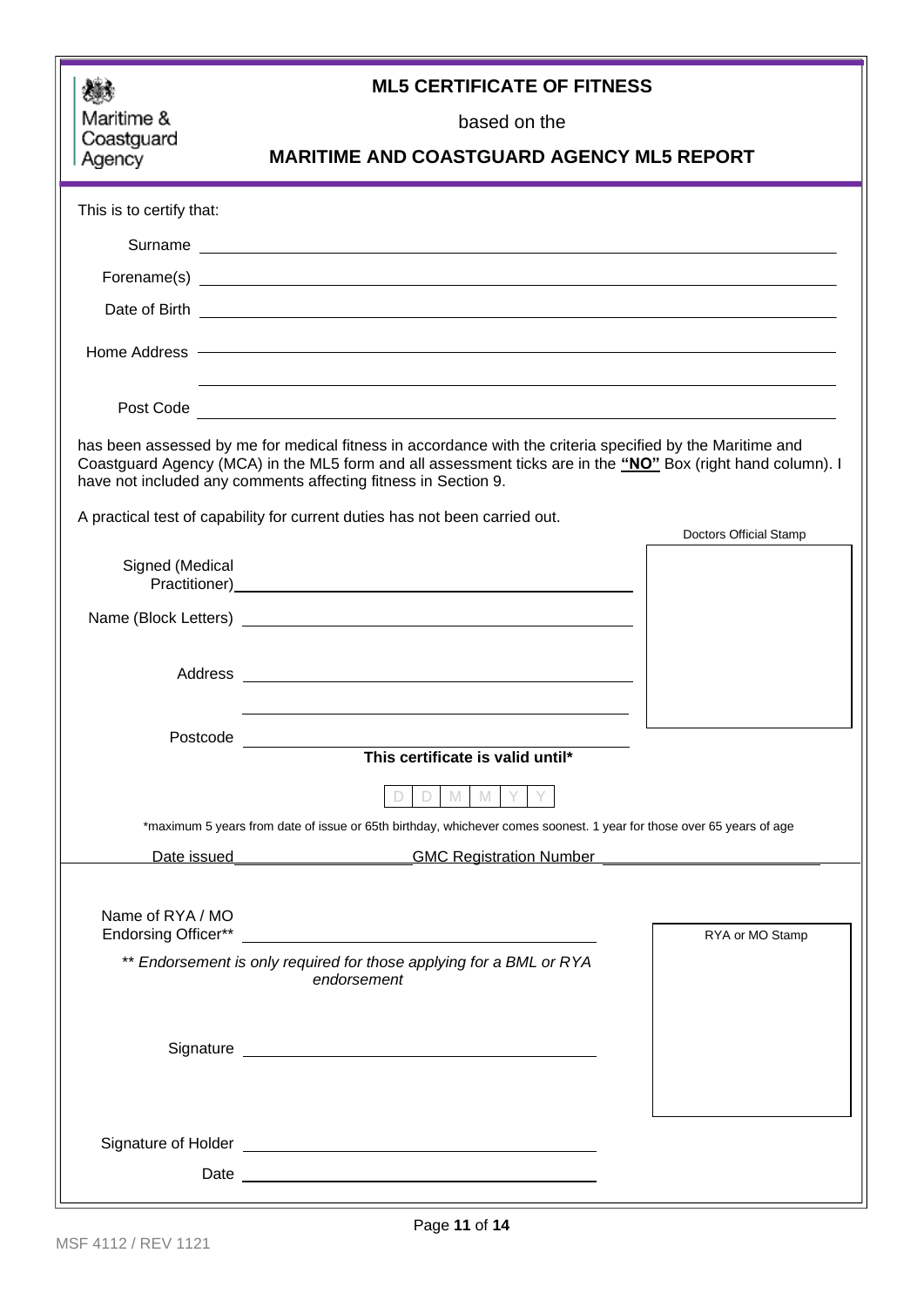## NOTES TO THE HOLDER OF THIS CERTIFICATE

**It is your personal responsibility not to work when you are temporarily unfit to do so because of illness or injury. You must therefore tell the issuing authority (MCA or RYA), if during the validity of your ML5 certificate, you suffer from or develop any of the following:**

**a) a serious health problem or injury where you do not fully recover;**

**b) any of the conditions listed below:**

- **epileptic seizures or sudden disturbances of consciousness**
- **myocardial infarction (heart attack) or heart surgery**
- **problems with heart rhythm**
- **disease of the heart or arteries**
- **uncontrolled blood pressure**
- **diabetes requiring insulin treatment**
- **stroke or unexplained loss of consciousness**
- **head injury with continuing loss of consciousness**
- **Parkinson's Disease or Multiple Sclerosis**
- **mental or nervous problems including anxiety or depression**
- **alcohol or drug dependency problems**
- **profound deafness**
- **serious deterioration in vision or long term eye disease**

**c) any other disability or illness (mental or physical) which affects your fitness to work, in particular to navigate safely and to be able to undertake emergency duties. For instance if you have diabetes and your treatment changes from diet or tablets to insulin.**

**Your BML/RYA endorsement will not be valid during your illness and you will need to obtain a new ML5 report/certificate once you have recovered in order for your licence to be reinstated.**

**Those not requiring a BML or RYA Endorsement do not need to have their ML5 certificates endorsed by the RYA or MCA Marine Office, but should retain them for inspection as necessary, noting the validity.**